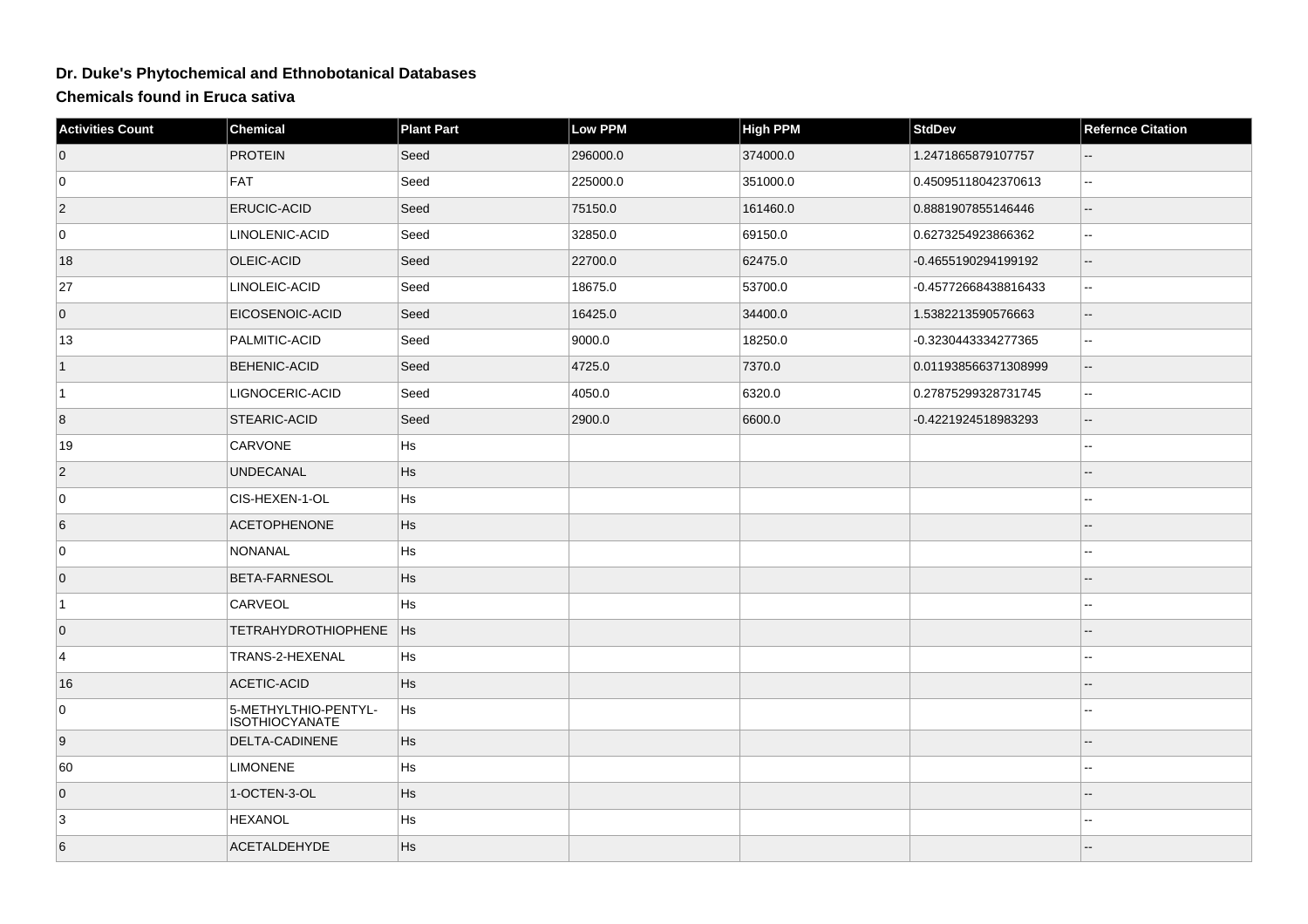| <b>Activities Count</b> | Chemical                                                                                                                                            | <b>Plant Part</b> | Low PPM | <b>High PPM</b> | StdDev | <b>Refernce Citation</b>                                                                                                               |
|-------------------------|-----------------------------------------------------------------------------------------------------------------------------------------------------|-------------------|---------|-----------------|--------|----------------------------------------------------------------------------------------------------------------------------------------|
| 0                       | 5-METHYLTHIO-<br>PENTANENITRILE                                                                                                                     | Hs                |         |                 |        | --                                                                                                                                     |
| 17                      | BENZYL-BENZOATE                                                                                                                                     | <b>Hs</b>         |         |                 |        |                                                                                                                                        |
| $\mathbf 0$             | SITOSTEROL                                                                                                                                          | Seed              |         | 500.0           |        |                                                                                                                                        |
| $\overline{0}$          | 3-OCTANONE                                                                                                                                          | <b>Hs</b>         |         |                 |        |                                                                                                                                        |
| $\overline{2}$          | <b>HEXANOIC-ACID</b>                                                                                                                                | Hs                |         |                 |        |                                                                                                                                        |
| $\overline{0}$          | 4-METHYLTHIOBUTYL-<br><b>ISOTHIOCYANATE</b>                                                                                                         | <b>Hs</b>         |         |                 |        |                                                                                                                                        |
| $\vert$ 1               | DODECANOL                                                                                                                                           | Hs                |         |                 |        |                                                                                                                                        |
| 9                       | <b>BENZYL-ALCOHOL</b>                                                                                                                               | <b>Hs</b>         |         |                 |        |                                                                                                                                        |
| $\mathbf 0$             | QUERCETIN-3-(2-<br>SINAPOYL-O-BÈTA-D-<br>GLUCOPYRANOSYL)-3'-(6-<br>SINAPOYL-O-BETA-D-<br>GLUCOPYRANOSYL)-4'-O-<br>BETA-D-<br><b>GLUCOPYRANOSIDE</b> | Leaf              |         |                 |        |                                                                                                                                        |
| $\vert$ 1               | ISORHAMNETIN-3-<br><b>GLUCOSIDE</b>                                                                                                                 | Leaf              |         |                 |        | List, P.H. and Horhammer, L.,<br>Hager's Handbuch der<br>Pharmazeutischen Praxis,<br>Vols. 2-6, Springer-Verlag,<br>Berlin, 1969-1979. |
| $\overline{2}$          | 3-OCTANOL                                                                                                                                           | Hs                |         |                 |        |                                                                                                                                        |
| 5                       | <b>HEXANAL</b>                                                                                                                                      | <b>Hs</b>         |         |                 |        | $-$                                                                                                                                    |
| 0                       | 4-METHYL-THIO-BUTYL-<br><b>GLUCOSINOLATE</b>                                                                                                        | Leaf              |         |                 |        | --                                                                                                                                     |
| $\overline{2}$          | DODECANAL                                                                                                                                           | Hs                |         |                 |        |                                                                                                                                        |
| 24                      | BENZALDEHYDE                                                                                                                                        | Hs                |         |                 |        | --                                                                                                                                     |
| $\mathbf 0$             | QUERCETIN-3'-(6-<br>SINAPOYL-O-BÈTA-D-<br>GLUCOPYRANOSYL)-3,4'-<br>DI-O-BETA-D-<br><b>GLUCOPYRANOSIDE</b>                                           | Leaf              |         |                 |        |                                                                                                                                        |
| 11                      | <b>ISORHAMNETIN</b>                                                                                                                                 | Leaf              |         |                 |        | List, P.H. and Horhammer, L.,<br>Hager's Handbuch der<br>Pharmazeutischen Praxis,<br>Vols. 2-6, Springer-Verlag,<br>Berlin, 1969-1979. |
| $\vert$ 1               | 2-OCTANOL                                                                                                                                           | <b>Hs</b>         |         |                 |        |                                                                                                                                        |
| $\vert$ 1               | HEXADECANOL                                                                                                                                         | Hs                |         |                 |        |                                                                                                                                        |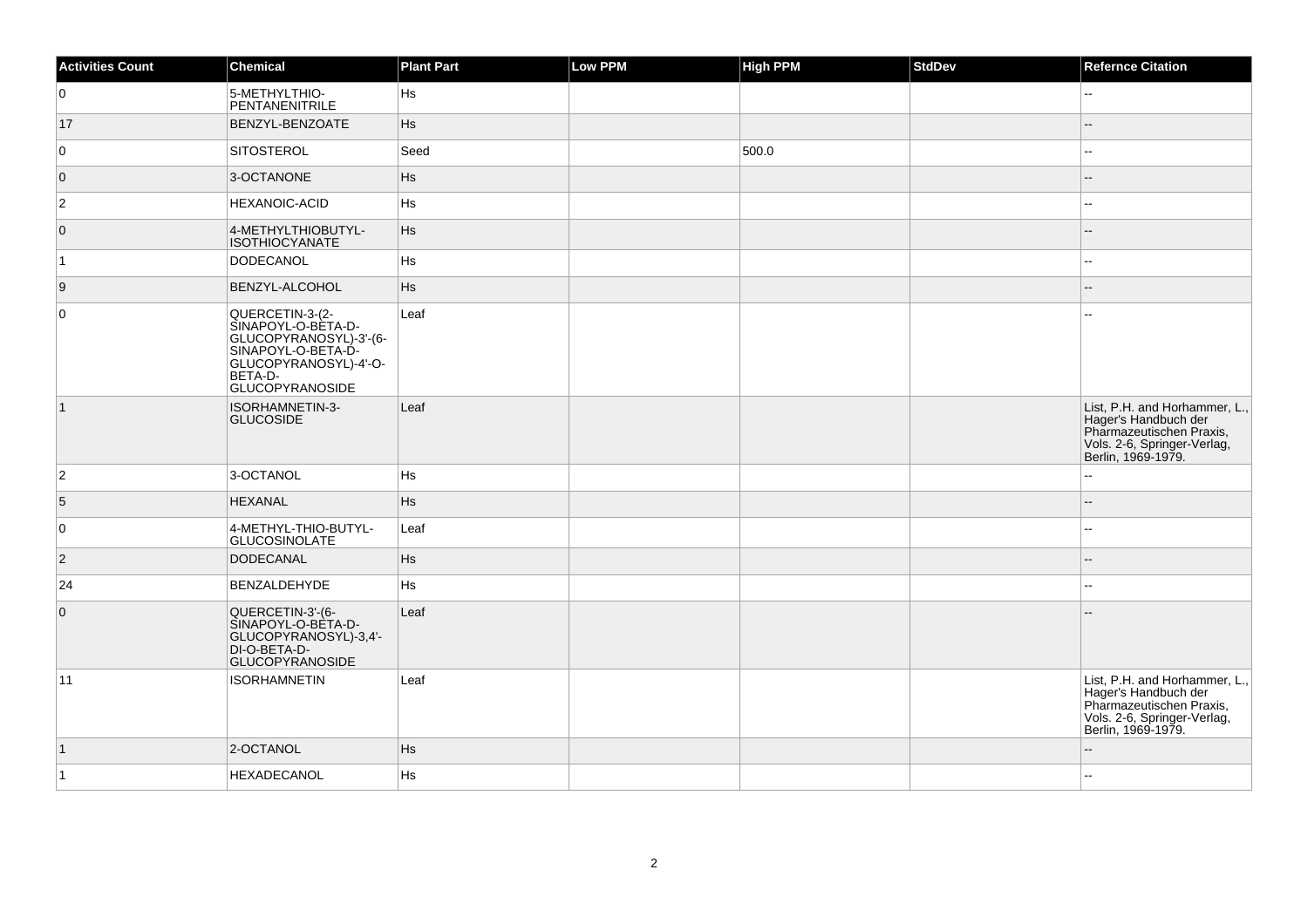| <b>Activities Count</b> | Chemical                                                             | <b>Plant Part</b> | Low PPM | <b>High PPM</b> | <b>StdDev</b>        | <b>Refernce Citation</b>                                                                                                               |
|-------------------------|----------------------------------------------------------------------|-------------------|---------|-----------------|----------------------|----------------------------------------------------------------------------------------------------------------------------------------|
| $\overline{0}$          | 4-METHYL-SULFINYL-<br><b>GLUCOSINOLATE</b>                           | Leaf              |         |                 |                      |                                                                                                                                        |
| $\overline{c}$          | DECANOL                                                              | Hs                |         |                 |                      |                                                                                                                                        |
| $\overline{0}$          | QUERCETIN-3,3',4'-TRI-O-<br><b>BETA-D-</b><br><b>GLUCOPYRANOSIDE</b> | Leaf              |         |                 |                      |                                                                                                                                        |
| $\overline{0}$          | <b>HEXYL-OCTANOATE</b>                                               | Hs                |         |                 |                      |                                                                                                                                        |
| $\overline{0}$          | <b>OCTANOL</b>                                                       | <b>Hs</b>         |         |                 |                      |                                                                                                                                        |
| $\mathbf 0$             | <b>HEPTAN-3-OL</b>                                                   | Hs                |         |                 |                      |                                                                                                                                        |
| 20                      | METHYL-EUGENOL                                                       | <b>Hs</b>         |         |                 |                      |                                                                                                                                        |
| 0                       | CUMINYL-ALCOHOL                                                      | Hs                |         |                 |                      |                                                                                                                                        |
| $\overline{0}$          | CIS-3-HEXENYL-2-<br>METHYLBUTANOATE                                  | Hs                |         |                 |                      |                                                                                                                                        |
| $\overline{0}$          | ASH                                                                  | Seed              |         | 48000.0         | 0.003605897683216254 | $\overline{a}$                                                                                                                         |
| 5                       | OCTANOIC-ACID                                                        | Hs                |         |                 |                      |                                                                                                                                        |
| 0                       | TRANS, TRANS-2, 4-<br><b>HEPTADIENAL</b>                             | Hs                |         |                 |                      |                                                                                                                                        |
| $\overline{0}$          | METHYL-DODECANOATE                                                   | Hs                |         |                 |                      |                                                                                                                                        |
| 10                      | <b>CUMINALDEHYDE</b>                                                 | Hs                |         |                 |                      |                                                                                                                                        |
| $\overline{0}$          | PHYTOSTEROL                                                          | Seed              |         | 560.0           |                      |                                                                                                                                        |
| $\overline{0}$          | CIS-3-HEXENYL-<br><b>BUTANOATE</b>                                   | Hs                |         |                 |                      |                                                                                                                                        |
| 16                      | ALLYL-ISOTHIOCYANATE                                                 | Hs                |         |                 |                      |                                                                                                                                        |
| $\pmb{0}$               | NONANOL                                                              | Hs                |         |                 |                      |                                                                                                                                        |
| $\overline{0}$          | <b>GLUCOERUCIN</b>                                                   | Seed              |         |                 |                      |                                                                                                                                        |
| $\overline{0}$          | 2-METHYL-ANISOL                                                      | Hs                |         |                 |                      |                                                                                                                                        |
| $\overline{0}$          | <b>BETA-CITRONELLOL</b>                                              | Hs                |         |                 |                      |                                                                                                                                        |
| $\overline{0}$          | 2-PENTYL-FURANE                                                      | Hs                |         |                 |                      | ۵۵                                                                                                                                     |
| $\overline{0}$          | CIS-3-HEXENYL-ACETATE                                                | Hs                |         |                 |                      |                                                                                                                                        |
| 0                       | ALKALOIDS                                                            | Seed              |         |                 |                      | List, P.H. and Horhammer, L.,<br>Hager's Handbuch der<br>Pharmazeutischen Praxis,<br>Vols. 2-6, Springer-Verlag,<br>Berlin, 1969-1979. |